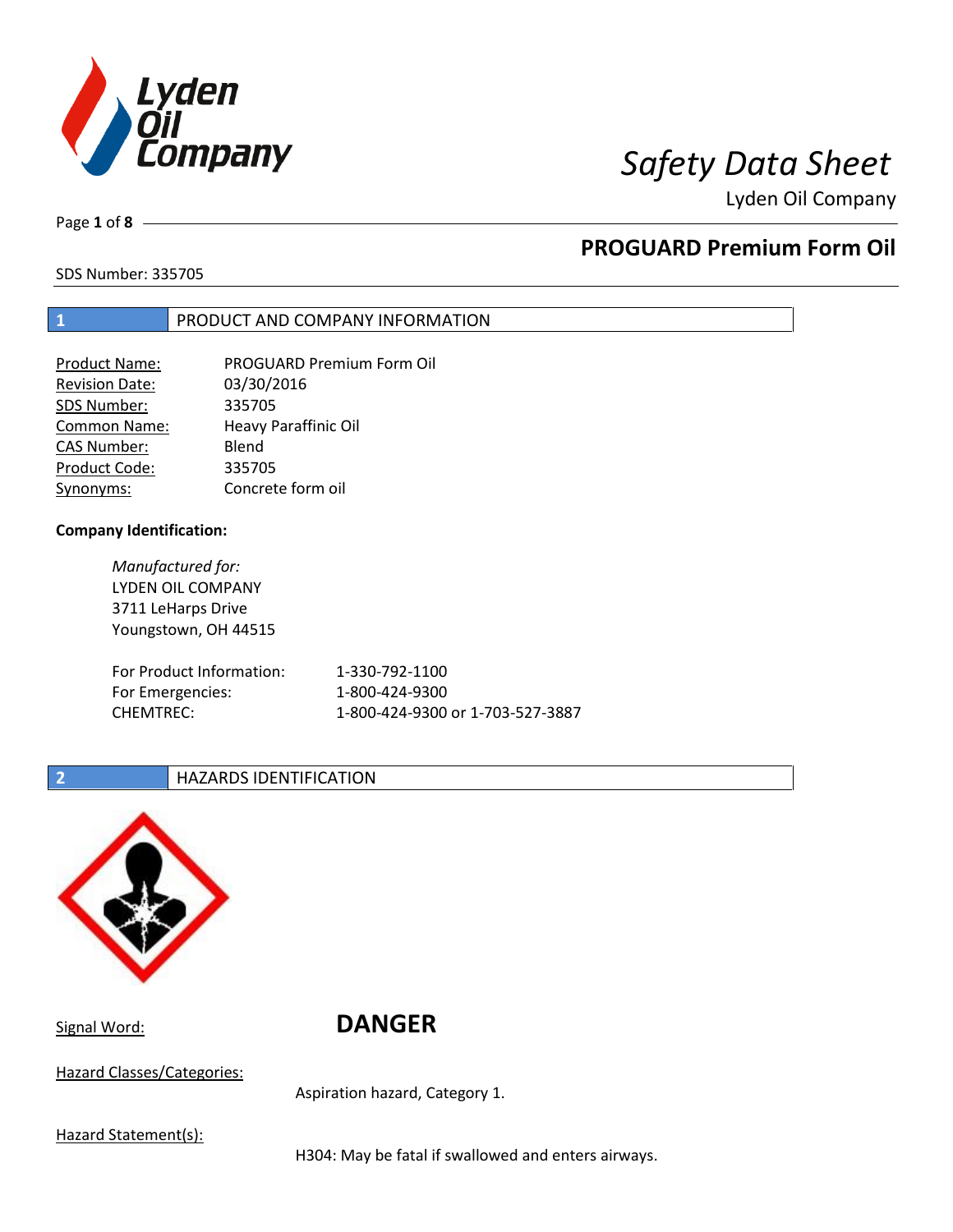

Page **2** of **8**

# **PROGUARD Premium Form Oil**

SDS Number: 335705

Precaution Statement(s):

P101: If medical advice is needed, have product container or label at hand. P102: Keep out of reach of children. P103: Read label before use. P301+310: IF SWALLOWED: Immediately call a POISON CENTER/doctor. P331: Do NOT induce vomiting. P405: Store locked up. P501: Dispose of contents/container in accordance with local/regional/national/international regulation.

Other Hazard Statement(s):

-NFPA Ratings: Health  $= 1$  $Fire = 1$ Reactivity  $= 0$ 

Repeated exposure may cause skin dryness or cracking.

# **3** COMPOSITION / INFORMATION ON INGREDIENTS

Ingredients:

*Mixture of the substances listed below with nonhazardous additions.*

| <b>Chemical Name</b>                                   | <b>CAS Number</b> | Percentage |
|--------------------------------------------------------|-------------------|------------|
| Distillates (petroleum), hydrotreated heavy paraffinic | 64742-54-7        | 85-95      |
| Lard Oil                                               | 8016-28-2         | $5 - 15$   |
| Acrylic Copolymer                                      | N/A               |            |

*\*Any concentration shown as a range is to protect confidentiality or is due to batch variation.*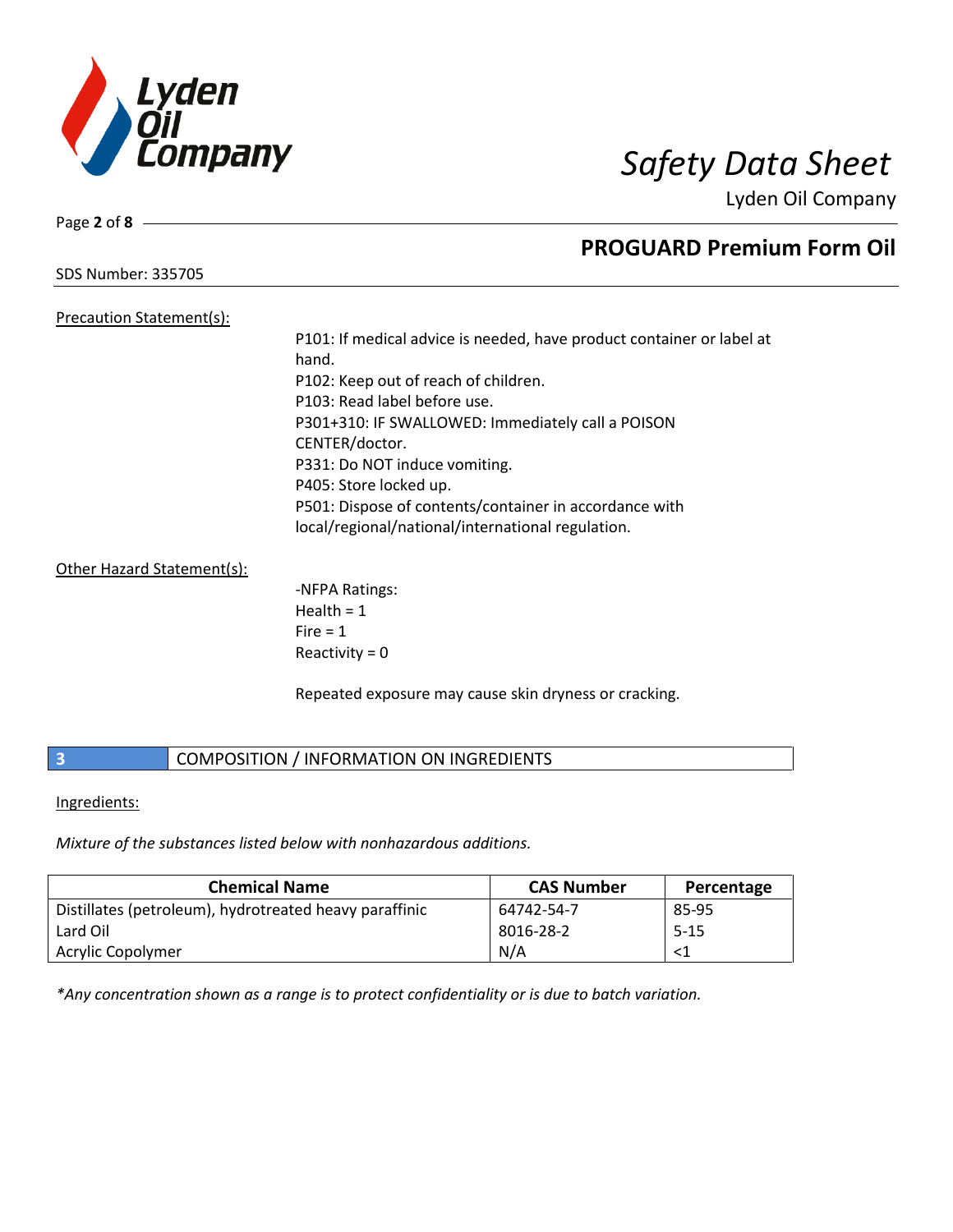

SDS Number: 335705

Page **3** of **8**

# **PROGUARD Premium Form Oil**

| <b>FIRST AID MEASURES</b><br>4                |                                 |                                                                                                                                                                                          |
|-----------------------------------------------|---------------------------------|------------------------------------------------------------------------------------------------------------------------------------------------------------------------------------------|
| Description of First Aid Measures:            |                                 |                                                                                                                                                                                          |
| Inhalation:                                   | comfortable for breathing.      | IF INHALED: Remove victim to fresh air and Keep at rest in a position                                                                                                                    |
| Skin Contact:                                 |                                 | Wash skin with plenty of soap and water while removing<br>contaminated clothing and shoes.                                                                                               |
| Eye Contact:                                  | occurs, get medical assistance. | IF IN EYES: Rinse cautiously with water for several minutes. Remove<br>contact lenses, if present and easy to do. Continue rinsing. If irritation                                        |
| Ingestion:                                    |                                 | IF SWALLOWED: Immediately call a POISON CENTER or<br>doctor/physician. Do NOT induce vomiting. If vomiting occurs, keep<br>head low so that stomach content does not get into the lungs. |
| Symptoms and Effects, both acute and delayed: |                                 | No further relevent data available.                                                                                                                                                      |
| <b>Recommended Actions:</b>                   |                                 | Aspiration may cause pulmonary edema and<br>pneumonitis. Treat symptomatically. Call a doctor<br>or poison control center for guidance.                                                  |
| 5                                             | FIRE FIGHTING MEASURES          |                                                                                                                                                                                          |
| Recommended Fire-Extinguishing Equipment:     |                                 | Use dry powder, foam, or carbon dioxide fire<br>extinguishers. Water may be ineffective in fighting                                                                                      |

an oil fire unless used by experienced fire fighters.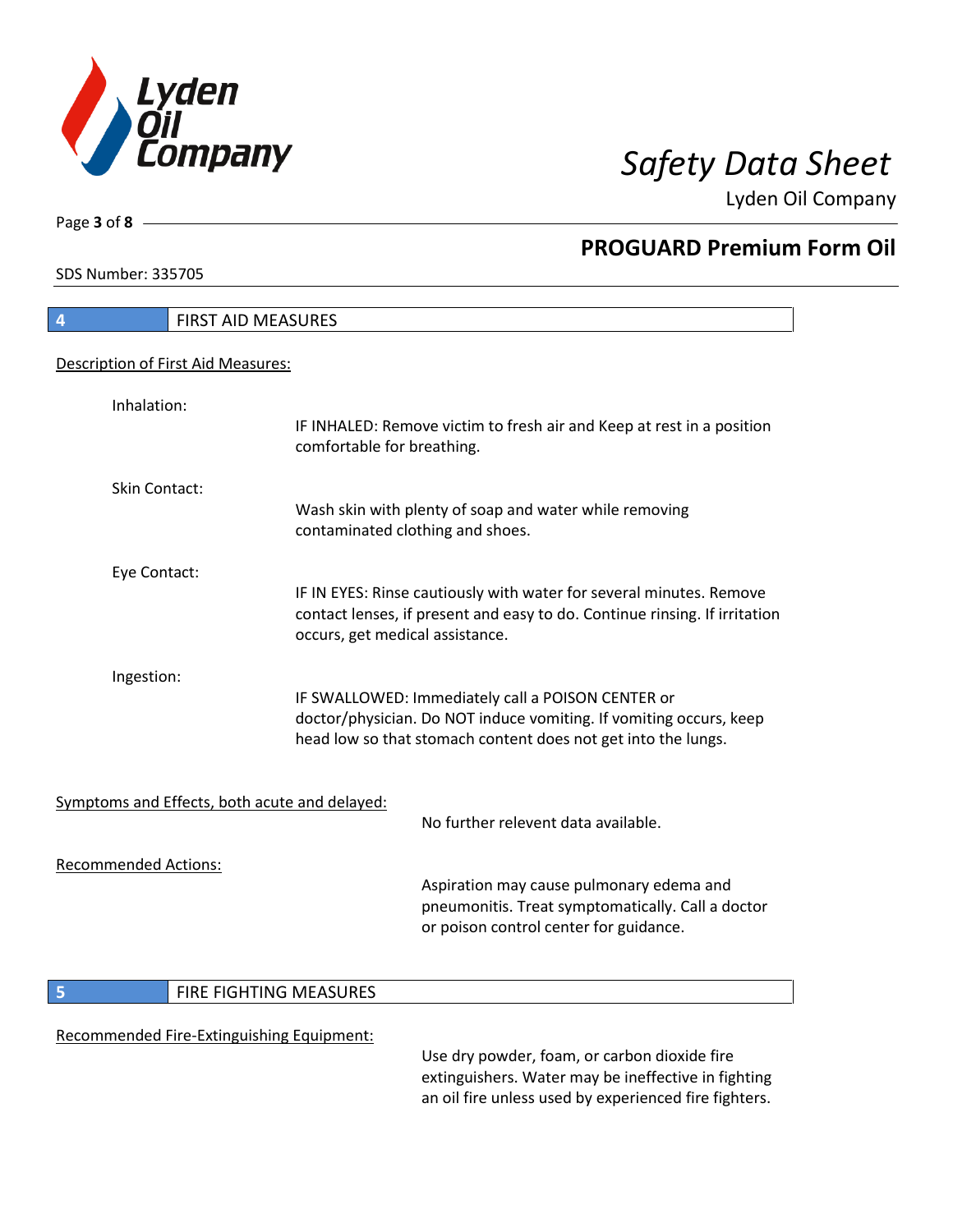

| Page 4 of 8 -                           |                                    |                                                                                                                                                                                                   |  |
|-----------------------------------------|------------------------------------|---------------------------------------------------------------------------------------------------------------------------------------------------------------------------------------------------|--|
|                                         |                                    | <b>PROGUARD Premium Form Oil</b>                                                                                                                                                                  |  |
| <b>SDS Number: 335705</b>               |                                    |                                                                                                                                                                                                   |  |
| Possible Hazards During a Fire:         |                                    |                                                                                                                                                                                                   |  |
|                                         |                                    | Hazardous combustion products may include: A<br>complex mixture of airborne solid and liquid<br>particulates and gases (smoke). Carbon monoxide.<br>Unidentified organic and inorganic compounds. |  |
| <b>Recommendations to Firefighters:</b> |                                    | As in any fire, wear self-contained breathing<br>apparatus pressure-demand MSHA/NIOSH<br>(approved or equivalent) and full protective gear.                                                       |  |
| $6\phantom{1}6$                         | <b>ACCIDENTAL RELEASE MEASURES</b> |                                                                                                                                                                                                   |  |
| <b>Personal Precautions:</b>            |                                    | Avoid contact with skin, eyes, and clothing.<br>Keep away from sources of ignition.                                                                                                               |  |
| <b>Emergency Procedures:</b>            |                                    | Contain spilled material, collect in suitable and<br>properly labeled containers.                                                                                                                 |  |
| <b>Environmental Precautions:</b>       |                                    | Do not allow to reach sewage system or any water<br>course.<br>Do not allow to enter ground waters.                                                                                               |  |
| Cleanup Procedures:                     |                                    | Pick up excess with inert absorbant material.                                                                                                                                                     |  |
| $\overline{7}$                          | <b>HANDLING AND STORAGE</b>        |                                                                                                                                                                                                   |  |
| <b>Handling Precautions:</b>            |                                    | Handle with care and avoid spillage on the floor.<br>Do not cut, weld, drill, grind, braze, or solder<br>container.                                                                               |  |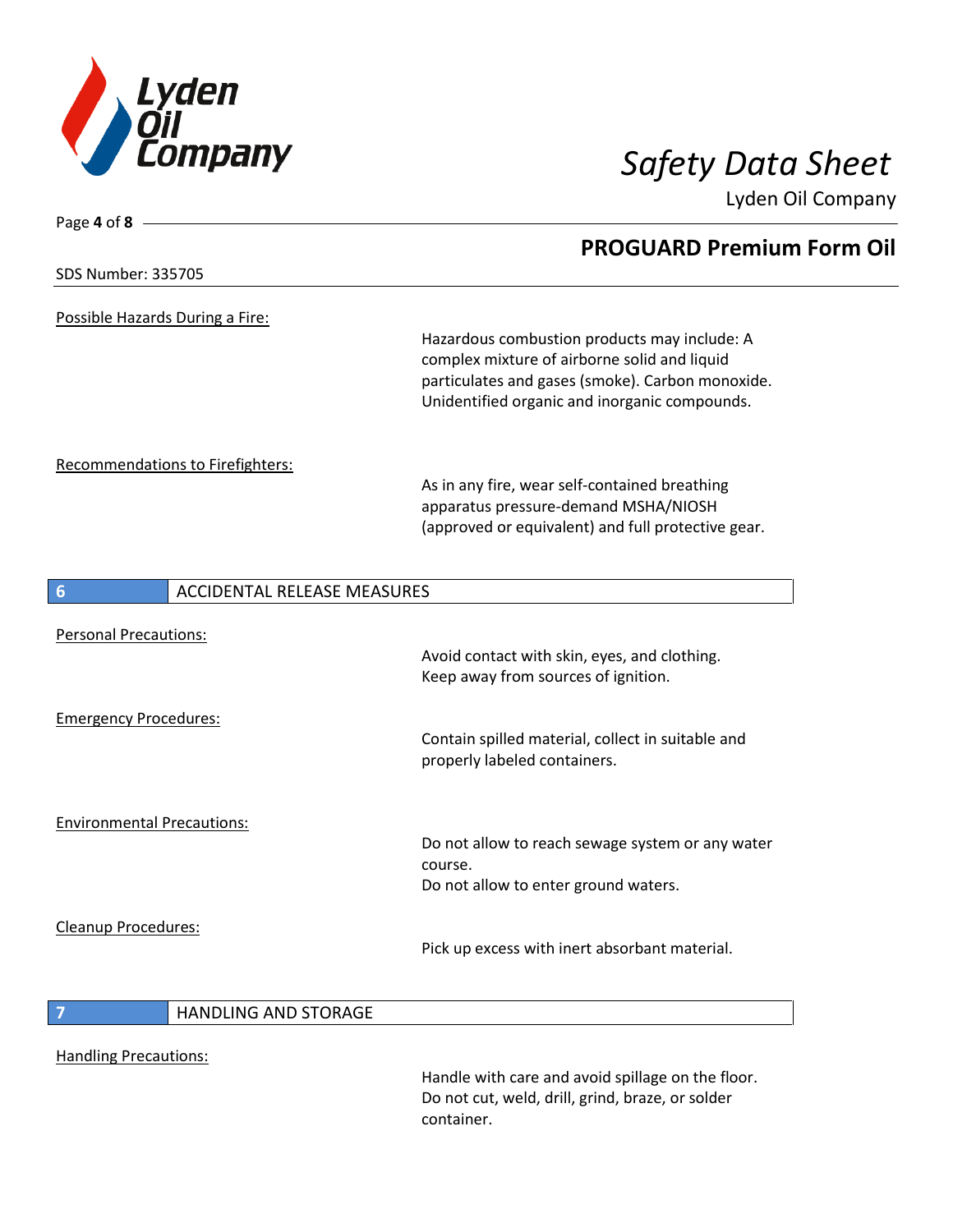

**PROGUARD Premium Form Oil**

Lyden Oil Company

SDS Number: 335705

Page **5** of **8**

Storage Requirements:

Keep container tightly sealed. Keep away from sources of ignition.

### **8** EXPOSURE CONTROLS / PERSONAL PROTECTION

Exposure Limits:

-Distillates (petroleum), hydrotreated paraffinic:

OSHA TWA  $-$  5mg/m<sup>3</sup> (oil mist)

Engineering Controls:

All ventilation should be designed in accordance with OSHA standard (29 CFR 1910.94).

Personal Protective Equipment:

Wash hands before breaks and at the end of work. Use safety glasses and gloves.

## **9 PHYSICAL AND CHEMICAL PROPERTIES**

| Color:                        | Amber                          |
|-------------------------------|--------------------------------|
| <b>Physical State:</b>        | Liquid                         |
| Odor:                         | Mild Petroleum                 |
| Odor Threshold:               | Data not available             |
| pH:                           | Data not available             |
| <b>Melting Point:</b>         | Data not available             |
| <b>Boiling Point:</b>         | $>500^\circ$ F                 |
| <b>Boiling Range:</b>         | Data not available             |
| Flash Point:                  | $380^\circ$ F                  |
| <b>Evaporation Rate:</b>      | Data not available             |
| Flammability:                 | Data not available             |
| Flammability Limits:          | Data not available             |
| Vapor Pressure:               | $<$ 1 mmHg at 20 $^{\circ}$ C  |
| Vapor Density:                | Data not available             |
| <b>Relative Density:</b>      | 7.16 pounds per gallon at 60°F |
| Solubilities:                 | Insoluble in water             |
| <b>Partition Coefficient:</b> | Data not available             |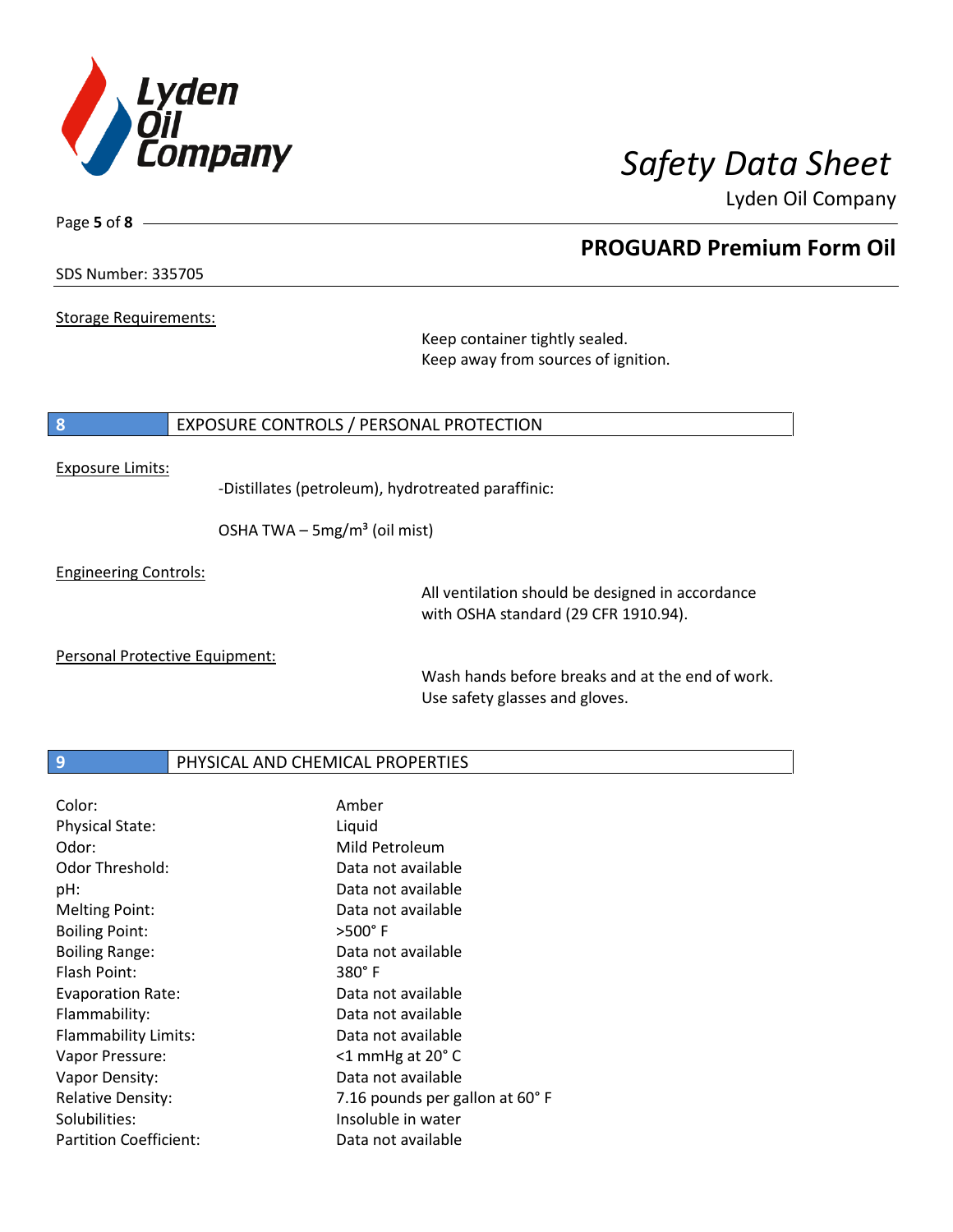

**PROGUARD Premium Form Oil**

Lyden Oil Company

### SDS Number: 335705

Page **6** of **8**

| Auto-Ignition Temperature: |
|----------------------------|
| Decomposition Temperature: |
| Viscosity:                 |

Data not available Data not available 19.4 mm<sup>2</sup>/sec (kinematic at 40°C)

| 10                             | STABILITY AND REACTIVITY |                                                                  |
|--------------------------------|--------------------------|------------------------------------------------------------------|
| Stability:                     |                          | Stable under normal conditions.                                  |
| Reactivity:                    |                          | Not reactive under normal conditions.                            |
| Conditions to Avoid:           |                          | Extreme temperature, sparks, open flame, and<br>direct sunlight. |
| <b>Hazardous Reactions:</b>    |                          | No known hazardous reactions.                                    |
| <b>Incompatible Materials:</b> |                          | Strong oxidizers and strong reducing agents.                     |
| <b>Decomposition Products:</b> |                          | Oxides of carbon, phosphorus, and hydrogen.                      |

## 11 | TOXICOLOGICAL INFORMATION

| Routes of Exposure:   | Skin and eye contact are the primary routes of<br>exposure although exposure may occur following<br>accidental ingestion. |
|-----------------------|---------------------------------------------------------------------------------------------------------------------------|
| Exposure Effects:     | May be fatal if swallowed and enters airways.                                                                             |
| Measures of Toxicity: | No test data available.                                                                                                   |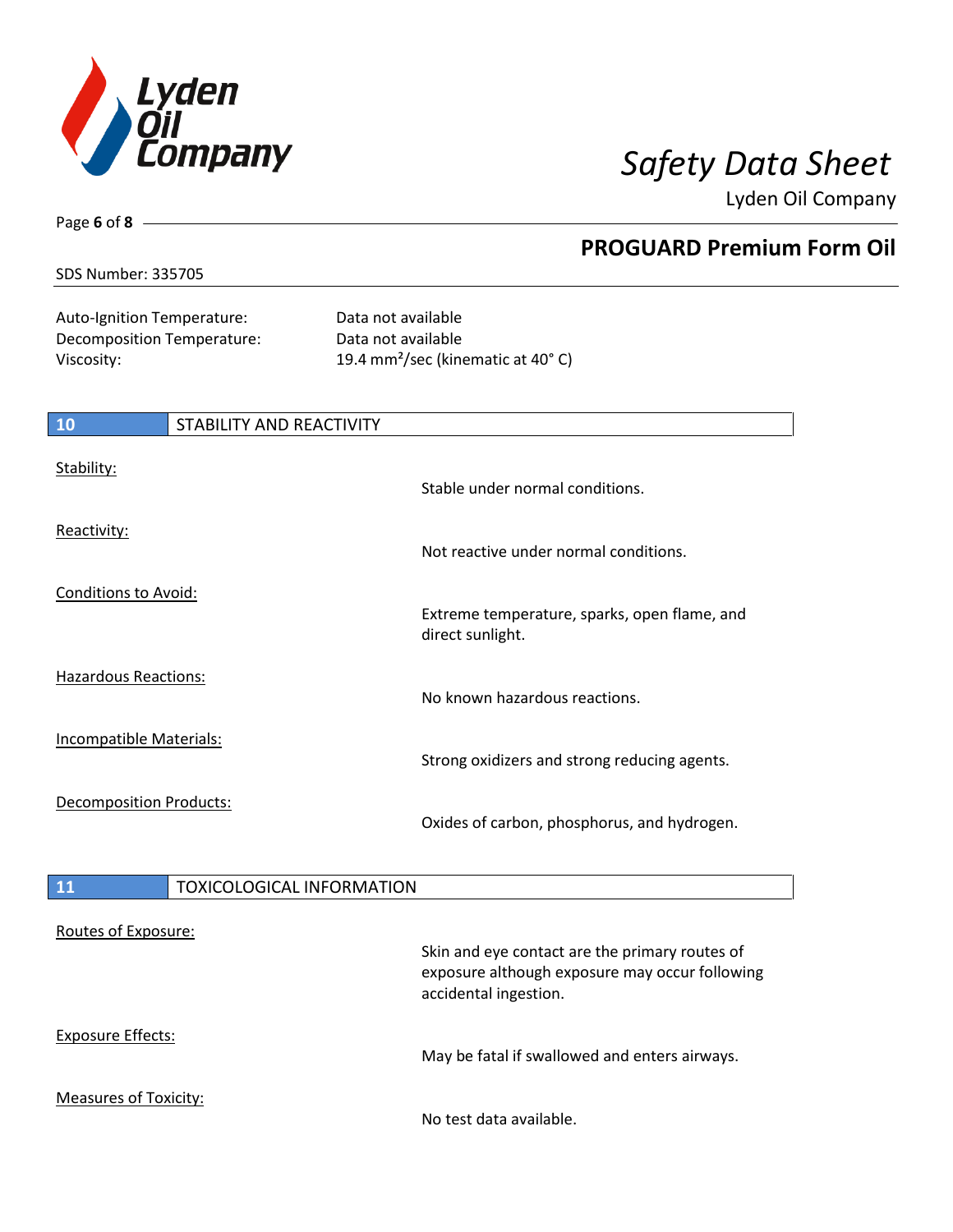

**PROGUARD Premium Form Oil**

Lyden Oil Company

SDS Number: 335705

Page **7** of **8**

Carcinogenic/Mutagenic Precautions:

Non-carcinogenic and not expected to be mutagentic.

**12** ECOLOGICAL INFORMATION

Ecological Precautions:

Avoid exposing to the environment.

Ecological Effects:

No specific environmental or aquatic data available.

**13** DISPOSAL CONSIDERATIONS Disposal Methods: Dispose of waste material in accordance with all local, state, and federal requirements. Disposal Containers: Use properly approved container for disposal. Special Precautions: Do not flush to surface waters or drains. **14** TRANSPORT INFORMATION UN Number: Data not available UN Shipping Name: Data not available Transport Hazard Class: Data not available Packing Group: Data not available

Environmental Hazards:

Data not available

Bulk Transport Guidance:

Data not available